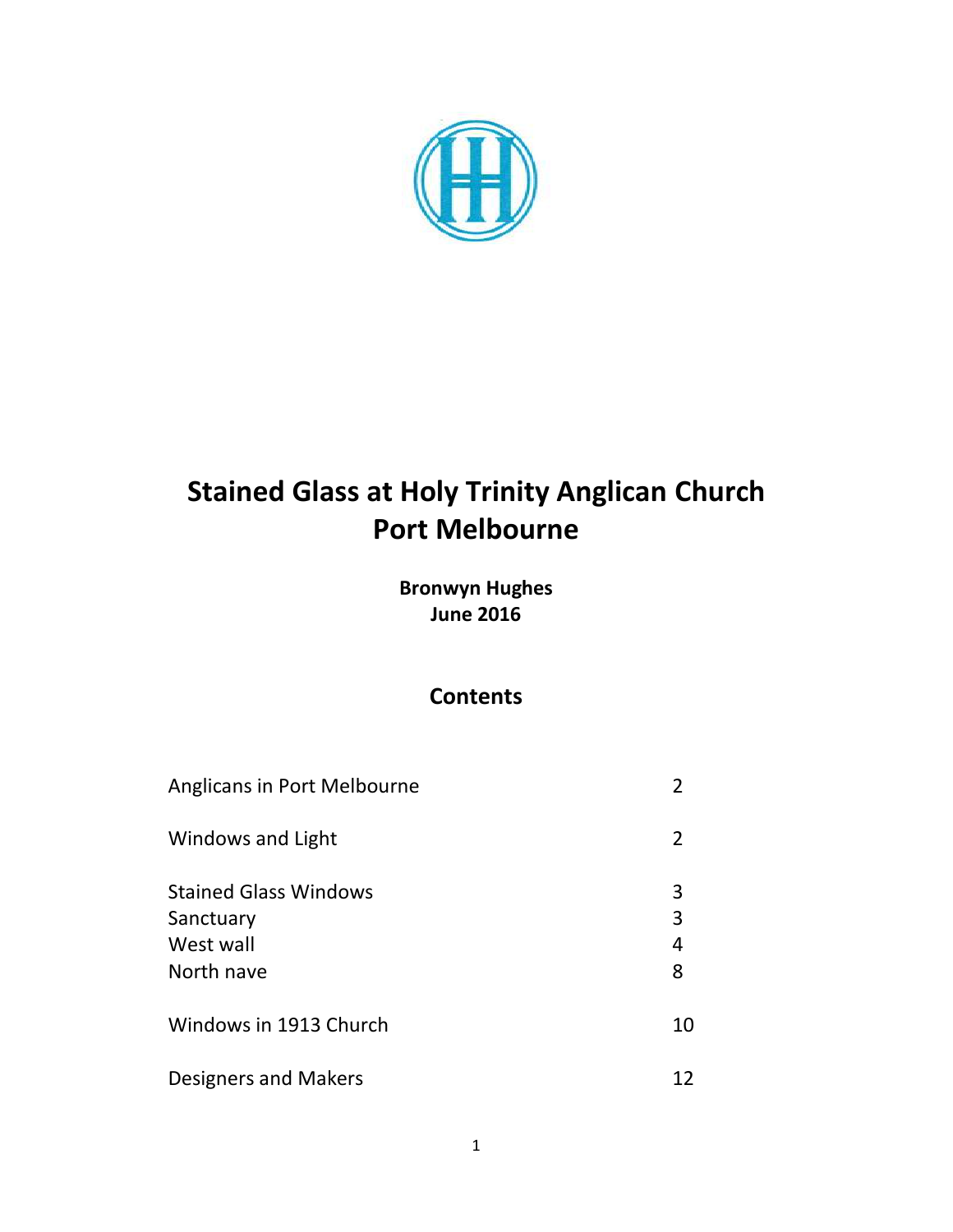## **Anglicans in Port Melbourne**

Since the first Anglicans gathered for worship in a local park during the early 1850s, Holy Trinity has been part of the Port Melbourne community. The present church, located almost on the footpath in the main shopping precinct of Bay Street, exemplifies that continuing community connection.

Today's church was formerly the church hall, built in 1886, the third building to serve as the centre of Anglican worship and service since the first tent church was erected in 1854. The interior of today's church is a light-filled and welcoming worship space that is appropriate for its time, while it also incorporates a number of elements from the old 1913 building.

## **Windows and Light**

Light is very important to this space, and it was the right decision to retain, or replace, plain diamond quarry leadlights in a number of the windows. However the interior is significantly enhanced by the addition of stained glass windows that the Reverend Noel Whale gathered and carefully re-ordered over five years. It has culminated in a completed worship space in 2016.

The stained glass windows relate to Church teachings – events from the Life of Christ - but because the windows came from other places of worship they have connections with different congregations of Christian worshippers, with histories that have now become a part of the Port Melbourne story.



Fig 1: Original leadlight in Holy Trinity Church (formerly the church hall)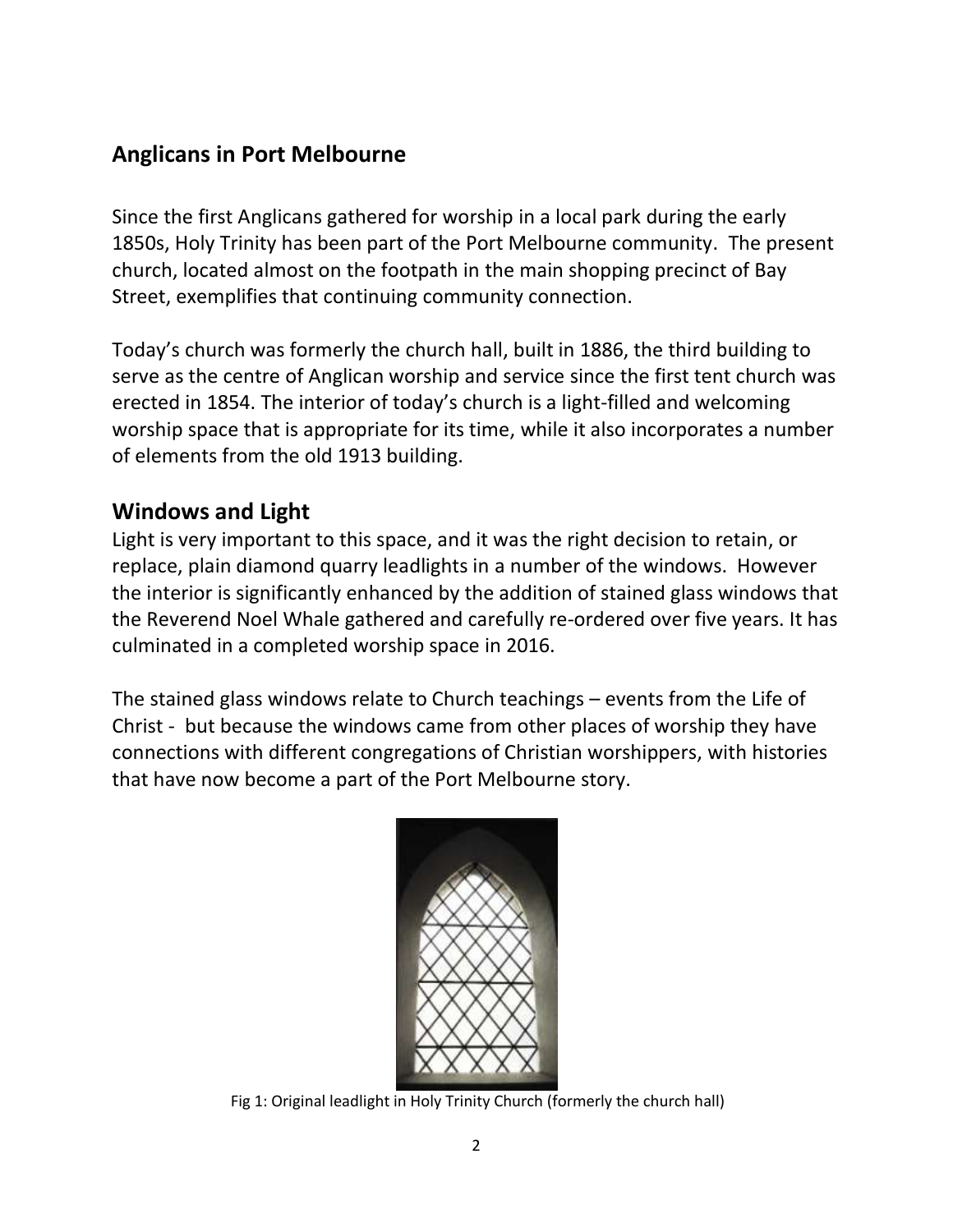## **Stained Glass Windows**

#### **Sanctuary**

*The Crucifixion* (rose 1933) (single lancet 2015)



The window on the east wall, above the centre of worship, is considered the most important window in any Christian church. The Crucifixion and Resurrection (represented below the window as the empty cross), are the pivotal events that underpin the Christian faith and it is therefore fitting they are the immediate focus for anyone entering the west door. 1 In this case the *Crucifixion* has additional historical significance as it is the only window to have been relocated from the 1913 church.

Fig. 2: Brooks, Robinson & Co. original sex-foil in new setting designed by Andrew Ferguson

Originally, it was a sex-foil-shape, 820 mm. in diameter, set in a similar position above the altar and described as a 'rose' window (see detail). The window was the gift of the late Mrs. W.A. Rendall, Waterdale Road, Ivanhoe, ordered in May 1933 by the Reverend Hollow from the Melbourne firm, Brooks, Robinson & Co. Mrs. Rendall, who had given staunch service to Holy Trinity over 70 years, bequeathed the rose window as a thank-offering for the safe return of her son



from the First World War. The window was unveiled and dedicated by the Archbishop of Melbourne, Frederick W. Head, on 21 June 1933; he also unveiled a brass tablet in memory of Mrs. Rendall at the same evening service.<sup>2</sup>

Fig. 3: George H. Dancey / Brooks, Robinson & Co., detail of Crucifixion in old Holy Trinity Church in 1996.

The designer of the window was artist, George Henry Dancey (1865 -1922) and this was one his most important cartoons.<sup>3</sup> Many years earlier, Dancey completed an oil painting, *The* 

*Crucifixion* (c.1918) that was hung in the senior artist's office at Brooks, Robinson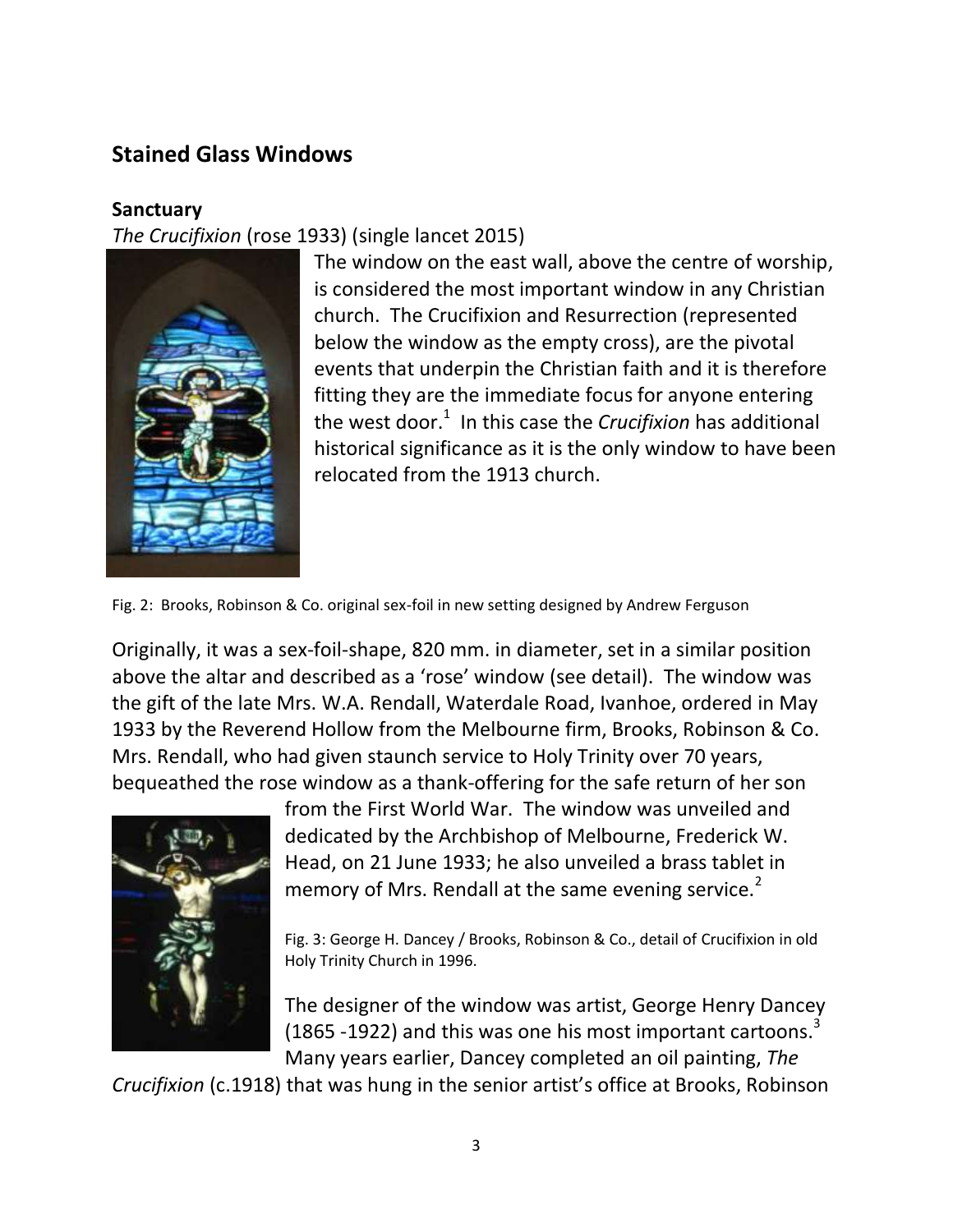where it undoubtedly caught the eye of potential clients. The painting was given to the Canterbury Fellowship by Brooks, Robinson's stained glass artist William Kerr-Morgan: it has hung in Trinity College Chapel at the University of Melbourne since  $1957.<sup>4</sup>$ 

When the rose was to be re-located to a lancet-shaped opening in the present building, it required a new format. After considerable discussion with the Reverend Noel Whale, Melbourne artist Andrew Ferguson designed a sympathetic background that evokes the sea, winds and sky of Port Melbourne. The result pays homage to the old window while speaking to a contemporary congregation and connecting with its beachside location.

#### **West wall**

Whether by design or (more likely) by happy coincidence, the two windows now in place in the west wall of the church practically replicate those in the west wall of the 1913 church – the *Nativity* and *Suffer the Little Children.* 



reordered 2013.

*Adoration of the Magi* Him' Inscriptions:

her family.

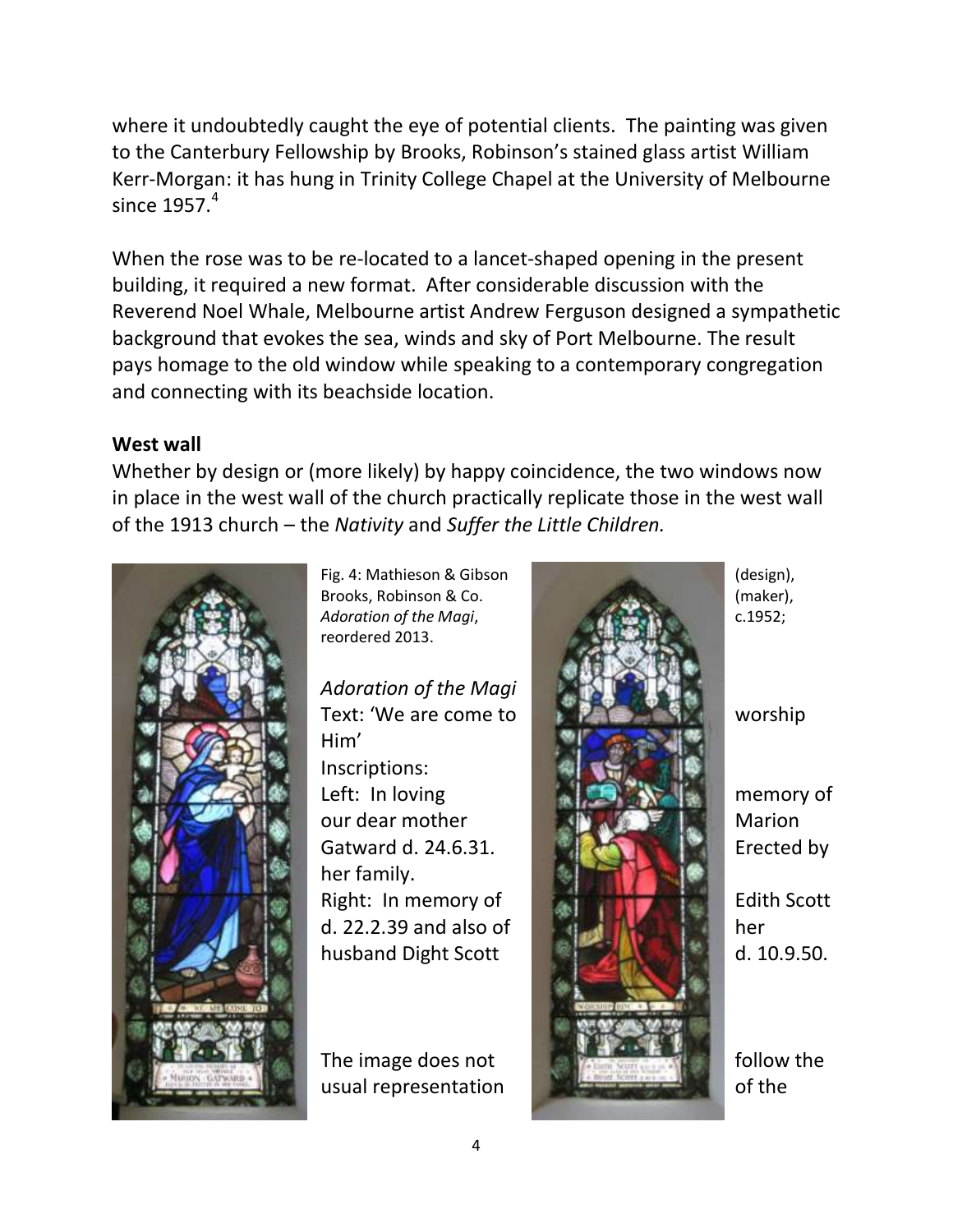Christ Child in the manger, with Mary and Joseph, which was the one selected for the 1913 Holy Trinity Church. Instead this is the image of Madonna and Child, surrounded by a radiance.



The *Adoration of the Magi* was originally made for Holy Advent Anglican Church in Armadale.<sup>5</sup> It was among the last windows designed by Mathieson & Gibson and was probably made by Brooks, Robinson & Co., the firm that continued to fulfil Mathieson's orders for ten years from the early 1950s. The *Adoration of the Magi* typifies the heavier, stippled painting style of William Kerr-Morgan at Brooks, Robinson & Co.

The windows at Holy Advent were narrower than at Port Melbourne and therefore a wide border of diamond quarries was added as infill. Stained glass conservator, Geoffrey Wallace's sympathetic design enhances the original window without replicating the earlier work. Hopper vents that were installed in the lower section of the original lights for ventilation purposes have been removed from the windows. The refurbished windows were installed by Geoffrey Wallace Stained Glass in 2013.

Fig. 5: Mathieson & Gibson (design), Brooks, Robinson & Co. (maker), *Adoration of the Magi*, as originally installed at Holy Advent, Armadale c. 1952.

The inscriptions inserted at the bases of the two lights have been retained from the Armadale church. Marion Gatward and Edith and Dight Scott were all staunch members of the Holy Advent congregation residents of Malvern East. Marion and Edith were both daughters of Thomas Munt of Portland; Dight Scott was a Portland son who married Edith at St. Stephen's Anglican Portland in 1902.<sup>6</sup>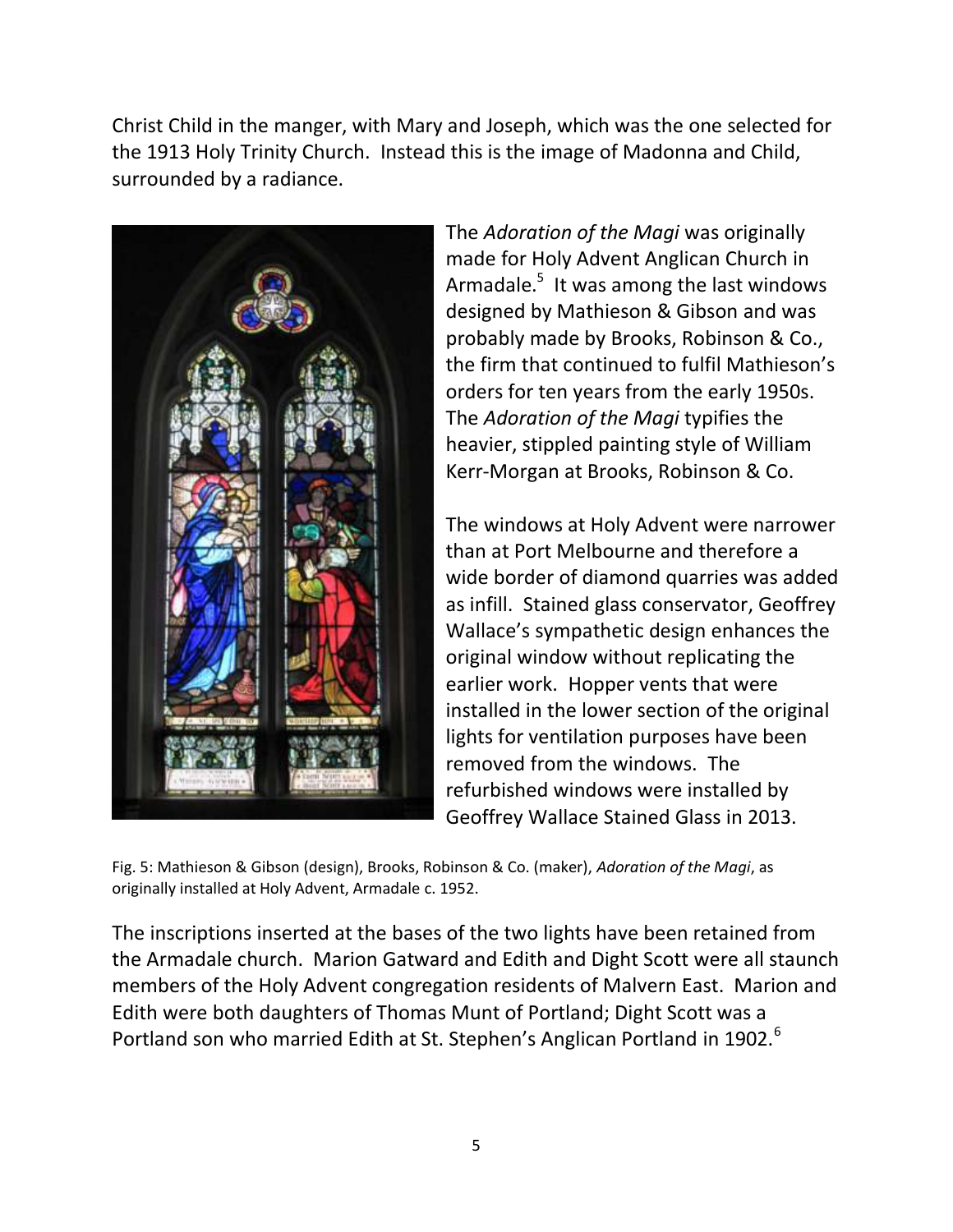

Fig. 6: Mathieson & Gibson, *Suffer the Little Children to Come Unto Me*, c 1945, reordered 2013

## *Suffer the Children to Come Unto Me*

Text: 'I came that they may have Life' St. John X-10 Inscription: In loving memory of my mother Ada Jane Knight who passed into higher service 1.9.41 Erected by her daughter Mary

The original window was designed and made by Mathieson & Gibson in the mid-1940s, also for Holy Advent Anglican Church, Armadale. It is typical of the crisp style of the firm's glass-painting at this time, with very little shading on facial features, in comparison with its companion piece on the west wall, *Adoration of the Magi*.

Geoffrey Wallace Stained Glass undertook the addition of the wide border, removal of hopper vents and installation, as he did for the *Adoration of the Magi.*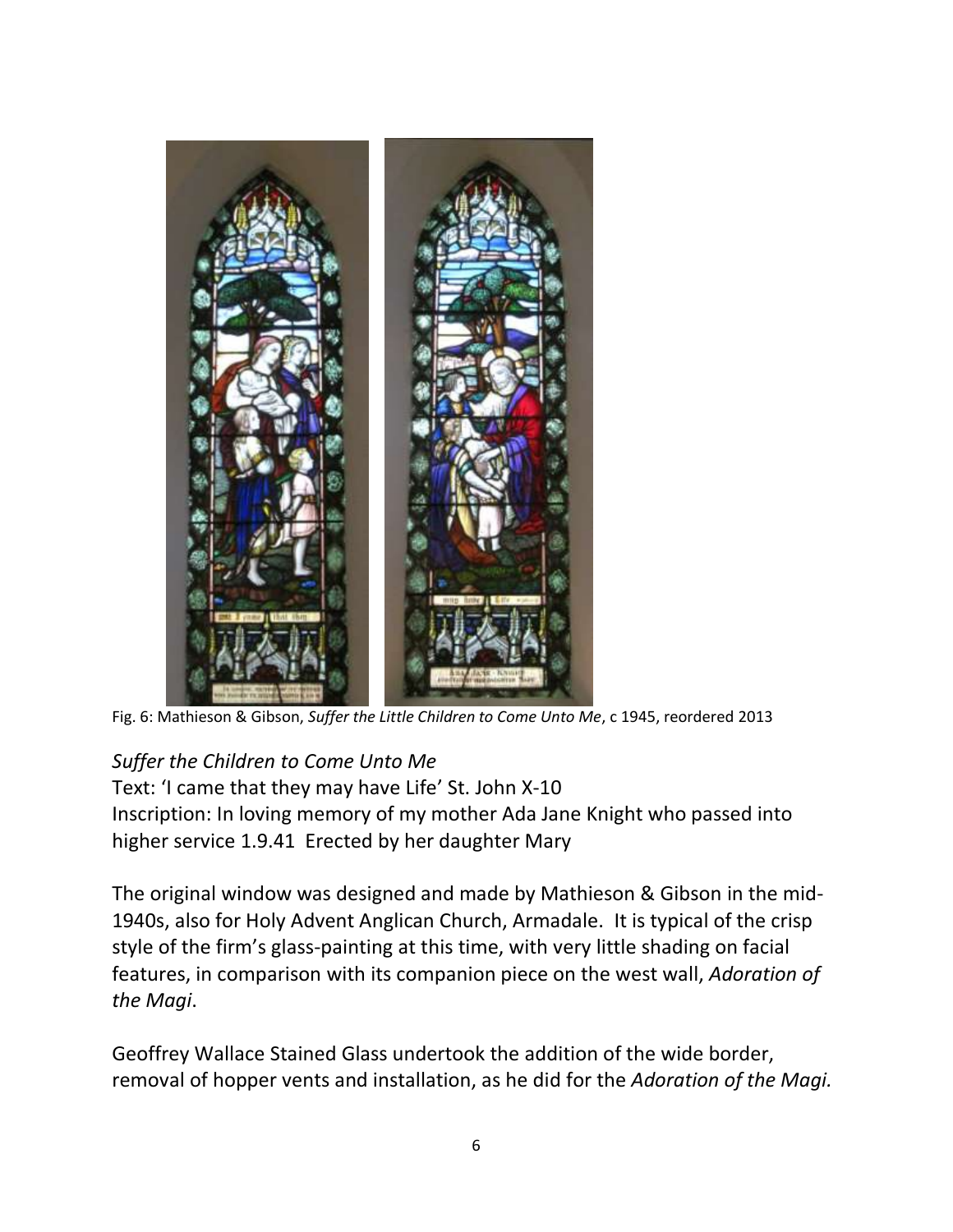

Fig. 7: Mathieson & Gibson, *Suffer the Children to Come Unto Me*, as originally installed at Holy Advent, Armadale c. 1945.

Ada Knight nee Atwood, widow of Andrew Halley Knight, died at her residence Albany Road, Toorak aged 94.<sup>7</sup> She was the second wife of Andrew Halley Knight (1813-1904), a pioneer of the Colony, land owner and former member of Victoria's Legislative Council (1853-54). Andrew Knight had installed a three-light window, *Faith Hope and Charity*, in memory of Elizabeth, his first wife, at St. John's Anglican, Port Fairy, where he had significant property interests.<sup>8</sup>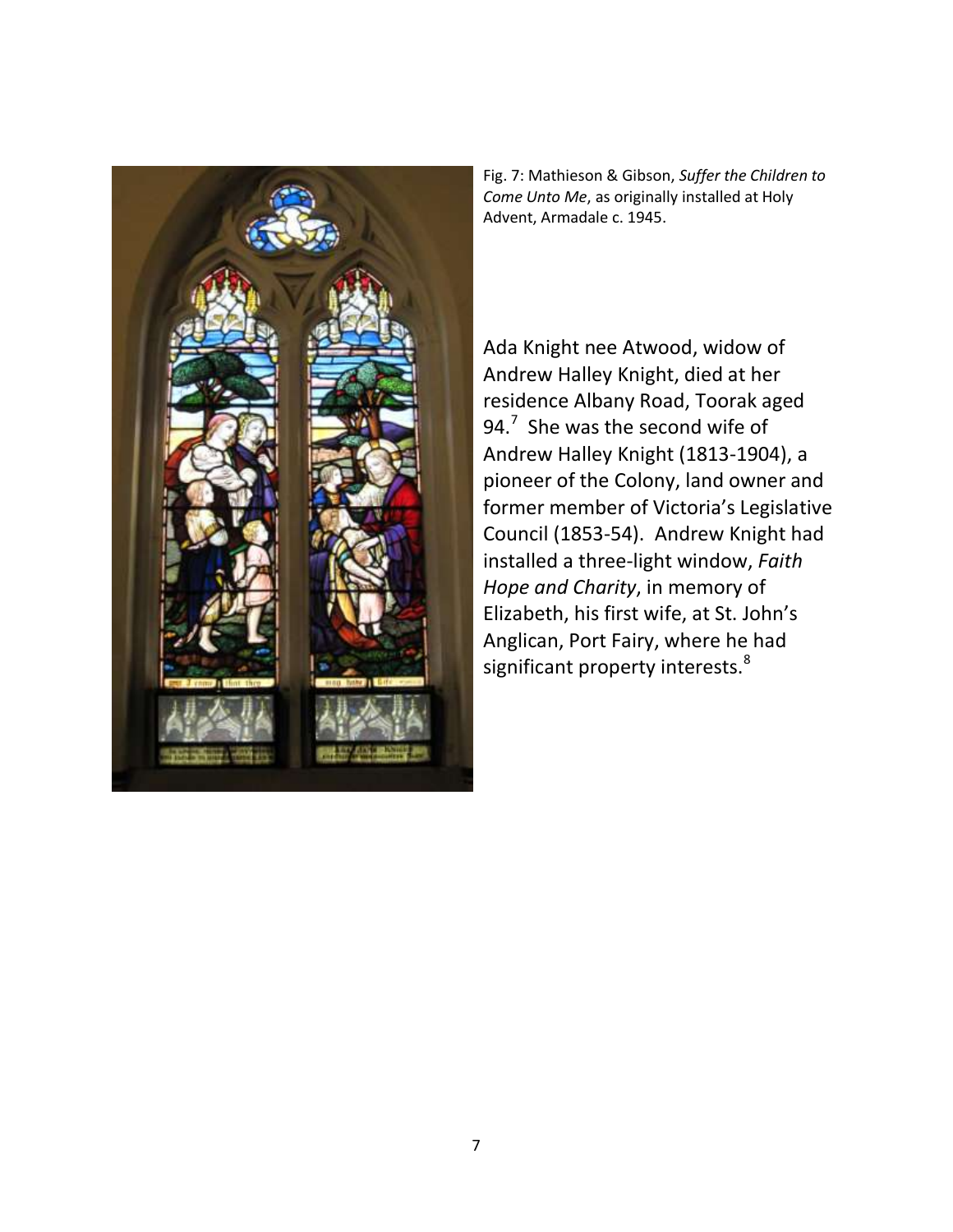#### **Nave, north wall**



Fig 8: Brooks, Robinson & Co., *The Good Shepherd*, 1958, re-ordered 2015 Text: 'I am the Good Shepherd' Inscription: Celebrating 160 years of Holy Trinity Port Melbourne, this window is dedicated to the faith and wisdom of past, present and future generations 1854- 2014.

The *Good Shepherd* and its companion window, *Light of the World*, are the two most popular subjects in the twentieth century stained glass. The *Good Shepherd* was designed by George Dancey, and which, along with many of his other stained glass cartoons were highly regarded by Brooks, Robinson and although he died in 1923 these cartoons were used up until the firm closed in the 1960s.



Fig. 9: Brooks, Robinson & Co., *Light of the World*, 1958, re-ordered 2015

Text: 'I am the Light of the World' Inscription: Commemorating the life and ministry of Barbara Hunter nee Senior and giving thanks for her work with the Diocesan Task Force 1959-1965.

The name and composition of the window were taken from the painting by the Pre-Raphaelite painter, William Holman Hunt, which was exhibited in the Royal Academy Exhibition of 1854. In Australia, the subject gained popularity for stained glass, after a copy, also painted by Hunt, travelled throughout the British Empire in 1906. It is not hard to understand why: the source of light apparently from the lantern, rather than daylight beyond the window, made it perfect for transposition into glass. $^{9}$ It became the most requested subject for stained glass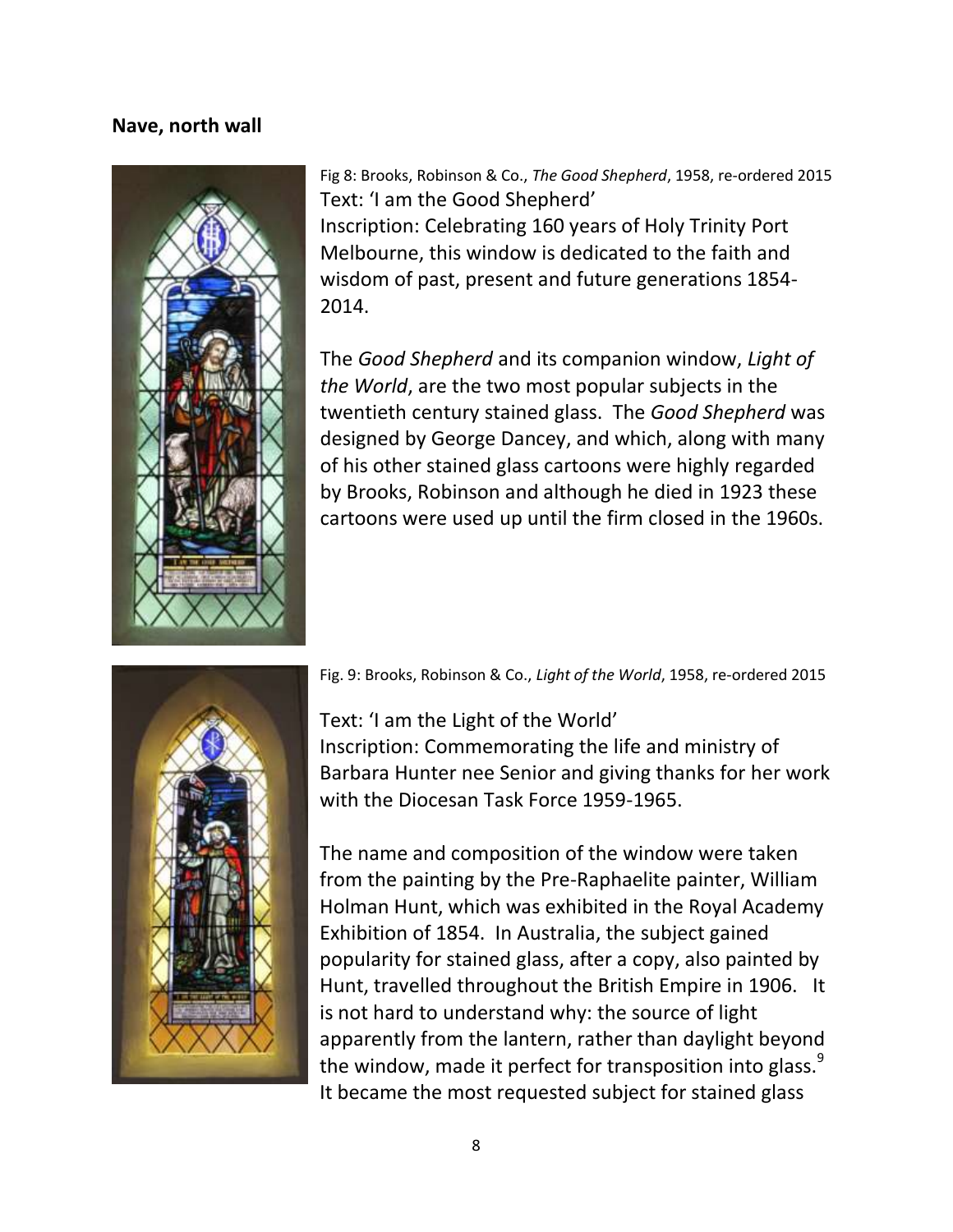from 1907 until the Second World War.

These subjects were especially popular with the Methodist Church and the two windows were ordered by the Reverend Pederick in 1958 for the chapel at 'Otira', the Methodist Home Missions Training College Chapel in Kew.<sup>10</sup> This establishment was set up in 1925 as a theology college for residential students under the guidance of the Rev. Albert T. Holden. $^{11}$  It was therefore very appropriate that the *Good Shepherd* window should be dedicated to Holden's pastoral care of the students and his long service to the church. The original inscription acknowledged his role as Founder of the College 1904-1932 and Superintendent of Home Missions. He died in 1935.

The *Light of the World* was inscribed to another Methodist luminary, the Rev. Thomas C. Rentoul, who served first as Holden's assistant and then as second Principal of the College from 1932 to 1946. Among his many other contributions to the Methodist church were long service as military chaplain in war and peace and secretary-general of the Methodist Church of Australasia.<sup>12</sup>

Like the windows in the west wall, these windows too needed to be adapted to suit new, wider openings and this was done sensitively by Andrew and Peter Ferguson of Ferguson Stained Glass. As in the case of the windows in the west wall, extra borders were added to fill the openings. Unlike the simple lancets in the west wall, the heads of these windows were complicated by the cusped head and vesica-shaped emblem that needed to be accommodated. Diamond quarries fulfilled this requirement and also replicated the diamond leadlights in the opposite wall, thus unifying the whole suite of windows. New inscription plates complete the transition from the diverse windows and their past to the present and future life as part of Holy Trinity, Port Melbourne. Installation was completed in July 2015 by Andrew and Peter Ferguson.<sup>13</sup>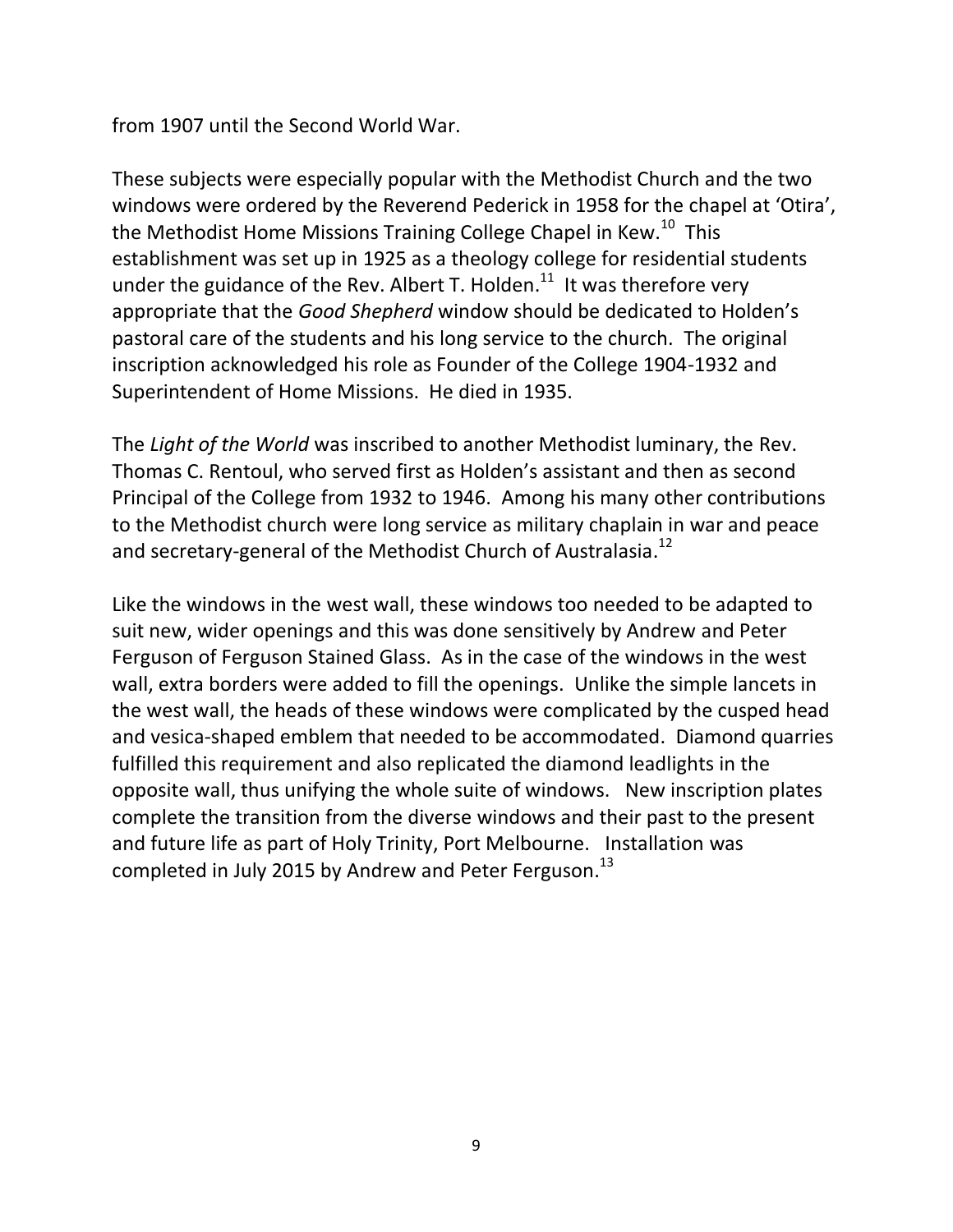# **Windows in the 1913 Holy Trinity Anglican Church**

As noted above, the *Crucifixion* was relocated from Holy Trinity's 1913 building, but there were other leadlights and stained glass.



Fig. 10: Exterior of 1913 Holy Trinity Anglican Church, Port Melbourne in 1997 Fig. 11: West wall leadlight windows in Holy Trinity Anglican Church, Port Melbourne in 1997

When the building opened in 1913 all windows were leadlight, made up from diamond quarries with decorative borders and set with emblems of the Cross, as in the sanctuary window above, or with the addition of the initials 'IHS' in the three-light west window. The images were taken in 1997 when the church was no longer in use. The designer/maker is not known but it may have been Brooks, Robinson & Co. as this firm was commissioned for all three figurative windows that were installed at later dates.

As already noted previously, the *Crucifixion* was installed in the apsidal sanctuary in 1933. Two other windows were installed in the west wall in the 1950s. The decorative canopy in each was based on a grapevine design that symbolised the Eucharist.

It is thought that these two windows were re-located to a church in Richmond in 2000.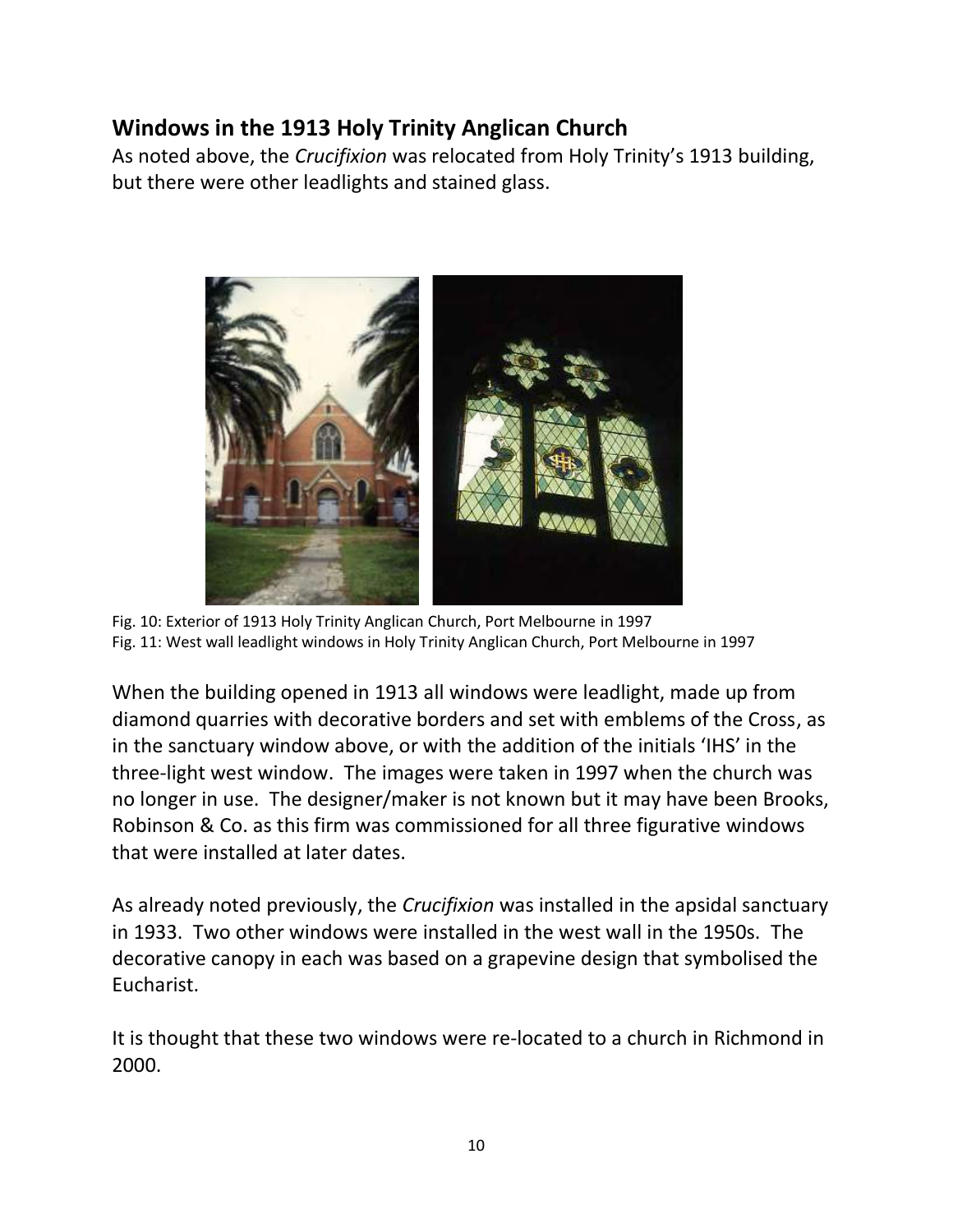

Fig. 12: Brooks, Robinson & Co., *Suffer the Little Children to come unto Me*, 1951

Text: 'Suffer the little children to come unto Me' Inscription: In loving memory of Alice Mary died 29<sup>th</sup> August 1946 in her 76<sup>th</sup> year Beloved wife of Henry William Freame

The Reverend HWG Nichols ordered the window in August 1951, maybe on behalf of Henry Freame who lived in Vaucluse, Sydney.<sup>14</sup> His wife Alice had formerly lived in Albert Park and Port Melbourne and the Freames were both early pioneers of the church.<sup>15</sup> The window was dedicated by Bishop McKie of Geelong on Sunday 24 February 1952.<sup>16</sup>



Fig. 13: Brooks, Robinson & Co., *Nativity*, 1957 Text: 'Glory to God in the highest' Inscription: In loving memory of Sylvia Martha Grover beloved wife of Dr. Harley Grover died on 28<sup>th</sup> May 1949

The *Nativity* was another of George Dancey's popular cartoons, continually in use from 1912 to 1962, but always reinterpreted to suit its location. The window was ordered by the Reverend Nichols towards the end of 1957 but no record of its dedication has been found to date.

Sylvia Gribble and Harley Grover, were married in Scots' Church in 1916. $^{17}$  By 1925, Dr. Grover was appointed Health Officer for Port Melbourne, a position he maintained for more than 25 years, during which he dealt with diphtheria epidemics, vaccination programs, sanitation and similar

urban health issues.<sup>18</sup> The family lived in Bridge Street, Port Melbourne.<sup>19</sup>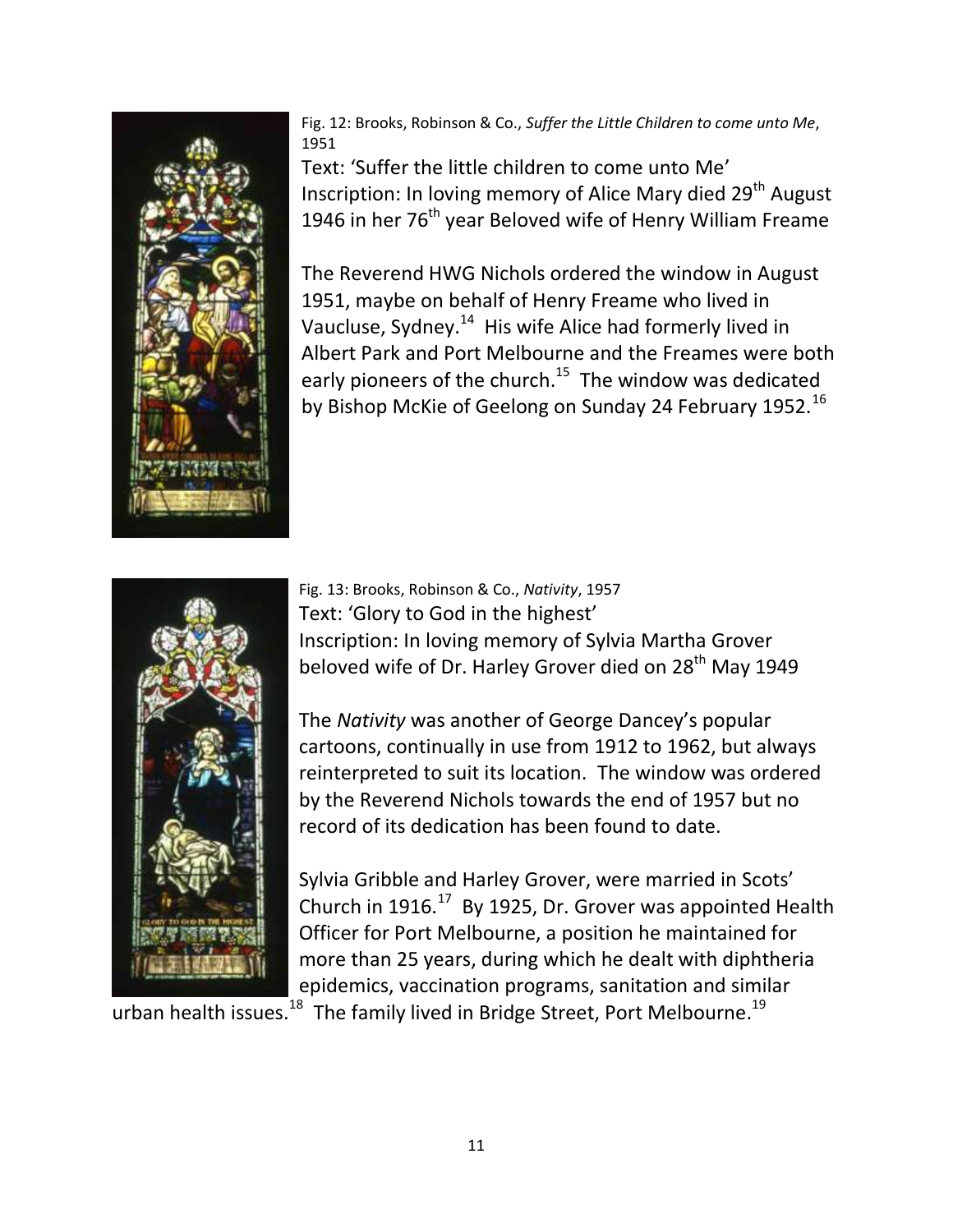## **Designers and Makers**

**Brooks Robinson & Co.** was founded in 1854 by young Henry Brooks as an agency of his uncle's London firm, Henry Brooks & Co. Export Merchants, trading in window glass, paints and wallpaper.<sup>20</sup> The firm retained the name until Edward G. Robinson joined the firm and it quickly expanded into a wider range of imports, including stained glass windows, before opening its own stained glass manufactory some years later. $^{21}$  By 1888, Brooks Robinson & Co was listed under 'Glass Stainers' in Melbourne's Sands & MacDougall Directory, although earlier examples of their work have been identified.<sup>22</sup> To date, the earliest commission to be verified was the *Good Samaritan*, installed in Christ Church Brunswick in 1878. It was donated by the Victorian Society of Blues to the memory of Edward Whitby J.P., former Mayor, prominent churchman and Brunswick citizen.<sup>23</sup>

**George Henry Dancey** (1865-1922) arrived in Melbourne in 1891, apparently for health reasons, having left a successful career as muralist and stained glass designer in London.<sup>24</sup> He worked as political cartoonist for the *Melbourne Punch* between 1894 and 1919 but also freelance for Brooks Robinson & Co, producing stained glass cartoons for most of their stock subjects. St. Mary's Catholic Church, Kyneton has several good examples including *Christ Bearing the Cross* and *Agony in the Garden* (c. 1910). Dancey's work was so popular that his cartoons were carefully stored and regularly re-used over the next forty years.<sup>25</sup>

Dancey's replacement was **William Kerr-Morgan** (1896-1967), another artist in a long Brooks, Robinson tradition of recruiting English-trained men.<sup>26</sup> He began as 'stained glass artist' before taking over as head of the department where he continued until 1961. His style differed from his predecessors' work, which was usually distinguished by light flesh tones. Kerr-Morgan's windows are identifiable by heavier trace lines and grainy, stippled matting (shading) and an increasing reliance on lead lines to emphasise the form. The windows in Holy Trinity Port Melbourne all date from the period of his managership of the Brooks, Robinson stained glass department; he retired in 1961-2.

**Mathieson & Gibson** was first listed in Melbourne's Sands & McDougall Directories in 1930 at 1 Collins Place.<sup>27</sup> By 1939 they were listed at 32 Flinders Street in 'a small studio' <sup>28</sup> which was next to the *Herald* building and advertised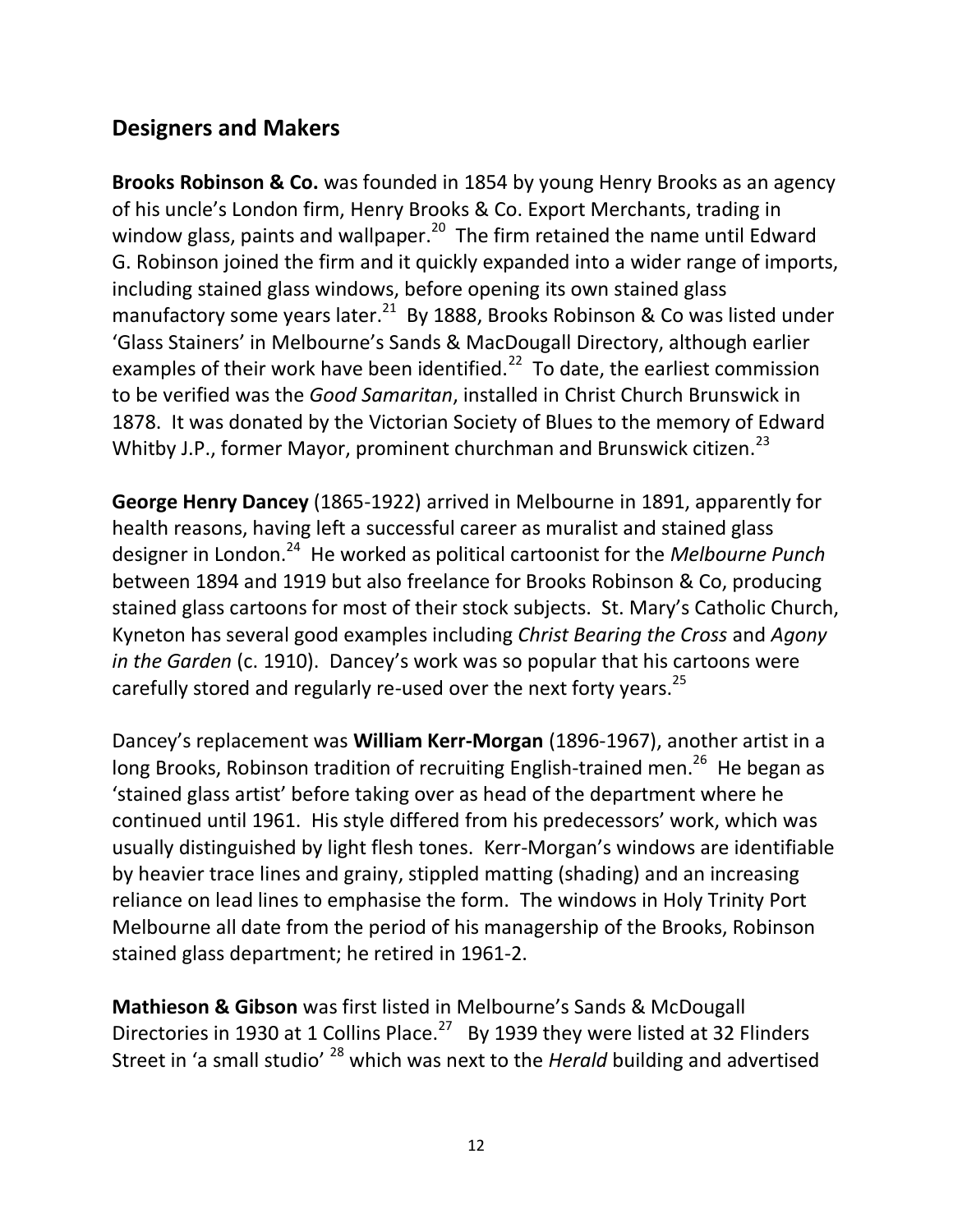the firm as 'designers of stained glass windows': the last entry in Sands & McDougall Directory was 1949, at the same address.

**William Henry Mathieson** (1897-1961) went to Scotch College before working for Melbourne firm, Brooks, Robinson & Co. as a draughtsman. By 1920 the *Scotch Collegian* described him as 'the firm's chief "stained-glass" artist and structural draughtsman', prior to establishing his business with Gibson.<sup>29</sup>

**David Gibson** was an English-trained glass painter who came to Australia in 1912 to work for Melbourne's leading stained glass artist, William Montgomery. In England he lived in Lancaster, Lancashire and working for the fine provincial firm of Shrigley & Hunt.<sup>30</sup> Montgomery employed him as his head glass-painter and he worked for the firm until after Montgomery's death in July 1927. $^{31}$  In December 1927 Montgomery's business was bought by Brooks, Robinson & Co. The firm completed Montgomery's outstanding commissions as well as buying the glass stock, cartoons, tools and goodwill. Some staff transferred to Brooks Robinson & Co., however others went their own way. It seems likely that the Mathieson & Gibson partnership began shortly afterwards.

The windows of Mathieson & Gibson and Brooks Robinson have similarities of style which make them difficult to differentiate from one another. The stipple brush work, striated sky, receding background and canopy work are elements common to both firms, however Mathieson had a preference for a high colour scheme, including a distinctive rich amethyst/purple and bright green. They often used a dramatic, brightly coloured sky, which distinguishes the work from Brooks, Robinson's windows of the Inter-War period.

**Geoffrey Wallace Stained Glass** was set up in 1974 under the directorship of Geoffrey Wallace who specialises in conservation of stained glass as well as creating new works. Geoffrey has been stained glass conservator for many of Melbourne's heritage buildings, including St. Paul's Anglican Cathedral and other Anglican churches. For a comprehensive list of the studio's achievements: http://www.gwsg.com.au/Geoffrey\_Wallace\_Stained\_Glass\_Melbourne\_Australi a/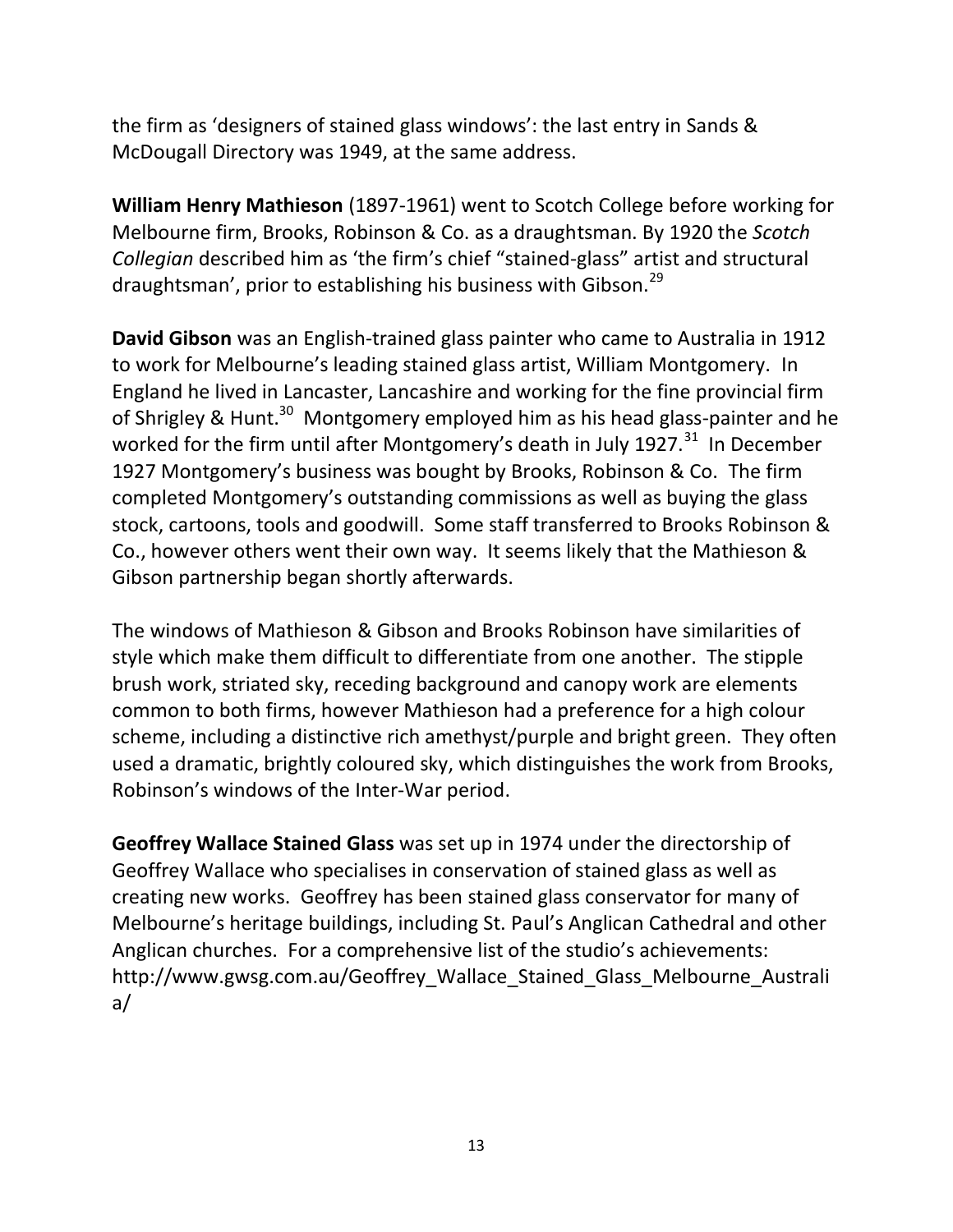**Ferguson Stained Glass** began as Ferguson & Papas in the mid-1950s and remains in operation as a fully functioning studio and workshop in 2016. It had its beginnings when John Ferguson and Nick Papas worked at Brooks, Robinson & Co. after returning from army service in 1946, but found the traditional organisation of the department around specialised tasks less than satisfying. They preferred to take a window from design to installation and soon found accepting clients. In the 1980s the partnership was dissolved and both men continued working independently. John Ferguson's artistic life was curtailed by a tragic car accident that restricted his ability to design, paint and craft stained glass windows: his sons Peter and Andrew, artists in their own right, came into the business. They have continued their father's Modernist approach but incorporated their own artistic ideals.

- <sup>4</sup> With thanks to Ben Thomas, Rusden Curator, Trinity College, Parkville. Personal communication 10 June 2016. <sup>5</sup> Holy Advent closed in 2012.
- $^6$  It has been suggested that new inscriptions may be inserted at a later date. To preserve the history of the windows, the original name plates would be documented, and archived.

https://fergusonandurie.wordpress.com/tag/a-h-knight/

 $10$  No images of the windows in their original setting were found.

 1 'East' and 'west' are used in the liturgical sense and may not necessarily correlate with the geographical compass points. A good example is St. Paul's Cathedral, Melbourne where the 'east' end faces geographical north (simply to fit the building on the available land).

<sup>2</sup> *Record*, 24 June 1933, p. 2.

<sup>3</sup> Dancey's cartoon of the *Crucifixion* was first used for a window in the Catholic church, Melton (Vic.) in 1910; the last occasion was in 1962 for a church in Mackay, (Q.).

<sup>7</sup> *Argus*, 3 September 1941, p. 4.

 $^8$  For more information on this window see Ray Brown's Ferguson & Urie website

<sup>9</sup> George Dancey designed a version of the *Light of the World* that was loosely based on Hunt's painting, however it showed none of the mysterious light of the original but was equally popular.

 $11$  'Otira' was acquired from the estate of Henry Berry, a man who supported the training of Methodist clergy. The college opened with 12 students in residence and quickly expanded to include up to 18 residents and numerous corresponding students. *Age*, 2 March 1925, p. 10.

<sup>&</sup>lt;sup>12</sup> Ian F. McLaren, 'Rentoul (Rintoul), Thomas Craike (1882–1945)', Australian Dictionary of Biography, National Centre of Biography, Australian National University, http://adb.anu.edu.au/biography/rentoul-rintoul-thomascraike-8185/text14313, published first in hardcopy 1988, accessed online 12 June 2016.

<sup>&</sup>lt;sup>13</sup> With thanks to Andrew Ferguson for information on the removal and re-installation of the two windows. Personal communication 17 May 2016.

<sup>14</sup> *Sydney Morning Herald*, 31 August 1946, p. 31 and p. 32.

<sup>15</sup> *Age*, 31 August 1946, p.9.

<sup>16</sup> *Argus*, 23 February 1952, p. 8; *Age*, 23 February 1952, p. 10.